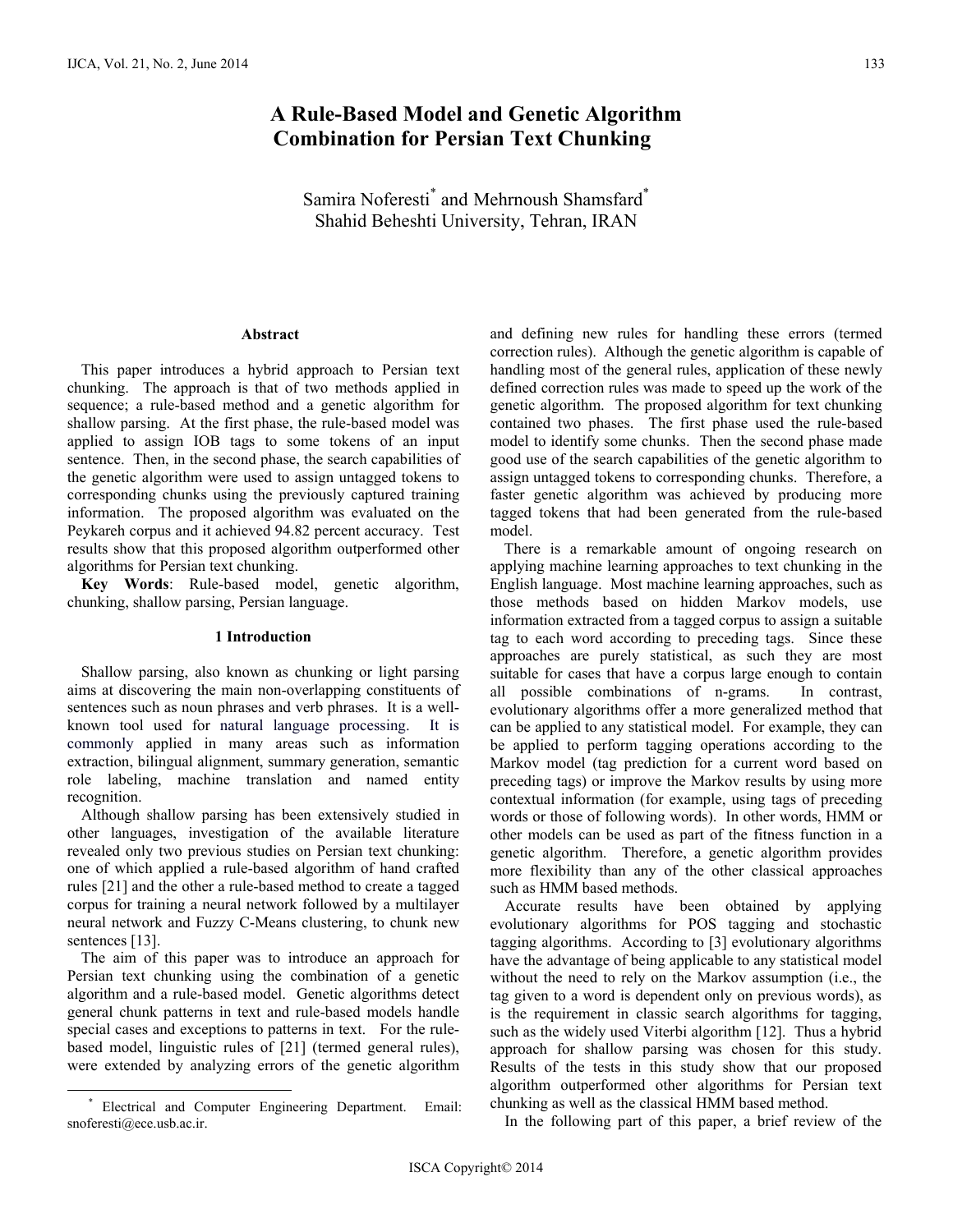related studies is discussed in Section 2. Section 3 describes the task of chunking. Section 4 introduces the annotated corpus of Persian texts. Section 5 explains our chunking model. Experiment results are discussed in Section 6. Finally, Section 7 concludes the paper.

#### **2 Related Work**

Sentence chunking was first introduced in [1]. Since then, chunking has been studied extensively. In [17] chunking algorithms were classified according to two main groups: the linguistic approach that is based on handwritten linguistic rules and learning approaches that are mostly corpus driven. Although the pioneered works were focused on rule-based methods [2], with the development of chunking corpus, most previous works applied various kinds of machine learning algorithms to the chunking task such as a support vector machine [23], conditional random field [18], transformation based learning [19], memory based learning [10, 9], decision trees [16]; the hidden Markov model [6] and hybrid methods have also been proposed [24, 7].

There are also evolutionary algorithms for the task of chunking [20, 4, 5]. In these methods, chunk classification has been seen as an optimization problem in which the best chunk tags should be assigned to the words of a sentence. As we are exploiting a genetic algorithm, the closest work to this one is that of Atkinson and Matamala [4, 5], with the difference of choosing the fitness function and involving data driven lexical information into the decisions. In fact, tests were done using the method for text chunking Persian to assess the potential of the algorithm but the method did not achieve good results. Tests showed that results improved by combining a structure based fitness function with the addition of a data driven function to calculate the probability of a specific word being inside or outside of a chunk. Tests indicated that the new proposed fitness function performed better for text in the Persian language. In addition, a genetic algorithm was combined with a rule-based model and results showed that this hybrid algorithm produced improved results.

## **3 Description of the Chunking Task**

A chunk is a syntactic structure, which groups several consecutive words to form a phrase. The phrase structures of a sentence can be encoded using IOB [19] or IOB2 [22] styles. In the IOB tagging style, each token is tagged with one of three specific chunk tags; I (inside), O (outside), or B(begin). In the IOB2 style, which was used in this paper, the IOB tagging scheme was merged with chunk type to create a new extended tag set. For example B\_NP means that the word was the first word of a noun phrase. In this work, seven chunk types were defined: noun phrase (NP), verb phrase (VP), adverb phrase (AP), adjective phrase (JP), prepositional phrase (PP), object phrase (RP) and others (O).

## **4 The Corpus and Tag Set**

An annotated corpus of Persian text is needed in order to

train and evaluate the chunker. This corpus must be annotated with POS and chunk tags. Each word in a sentence must be assigned a tag that indicates whether the word is inside or outside a chunk and shows the appropriate type of corresponding chunk.

For the current work, a subset of Persian POS tagged corpus was used, known as  $Peykareh<sup>1</sup>$  [8]. This collection was gathered from daily news and common texts and contained about 2.6 million manually tagged tokens. The main corpus was tagged with a rich set of POS tags consisting of 550 different tags from which 21 tags were selected for the system. Those that could be detected by the present Persian POS taggers were selected for use in the system applied to this study.

Only a portion of the Peykareh corpus containing 128,800 tokens had IOB tags. This IOB tagged dataset was created in NLP Lab-Shahid Beheshti University [14]. The chunked corpus was divided into three sets: (1) a training set including 91,933 tokens, (2) a chunked held-out data set containing 15,604 tokens and (3) a test set containing 21,263 tokens. A further held-out data set was used to define rules in the rulebased model. In fact, a portion of the Peykareh corpus was set aside that had no IOB tags and it was called the unchunked held-out data set.

#### **5 The Proposed Algorithm**

This paper proposes a hybrid approach for chunking Persian text. First, a rule-based chunker was developed to tag as many words as possible. In this stage, parts of each given sentence were assigned IOB tags. Then, a genetic algorithm was run for the tokens, which had not been assigned an IOB tag in the previous stage.

### **5.1 The Rule-Based Model**

Shamsfard and SadrMousavi [21] presented a rule-based model for chunking Persian text. The rule-based part of this work incorporated some of the rules cited in [21]; (30 rules or less than 25 percent of rules) but in many cases the rules were changed; some rules were eliminated and some new ones (105 rules) were introduced according to the different tag sets. Some of the new rules were defined to handle errors of the genetic algorithm. Twelve files of the Peykareh corpus were used, and these included 42,006 tokens as the unchunked heldout data set. This data set was different from the chunked data corpus used for training and testing. To define the rules, the initial rule-based model and the genetic algorithm were run on the held-out data and errors were analyzed to introduce rules that would fix them. For example, in most cases a preposition was the first token of a PP chunk. Thus, a rule was identified in the initial set of rules to show that some exceptions were observed during error analysis. In Persian some compound verbs consist of prepositions or particles before or after the main verb. In fact, a preposition is part of a compound verb,

<sup>&</sup>lt;sup>1</sup> This corpus also is known by its author's name, Bijankhan.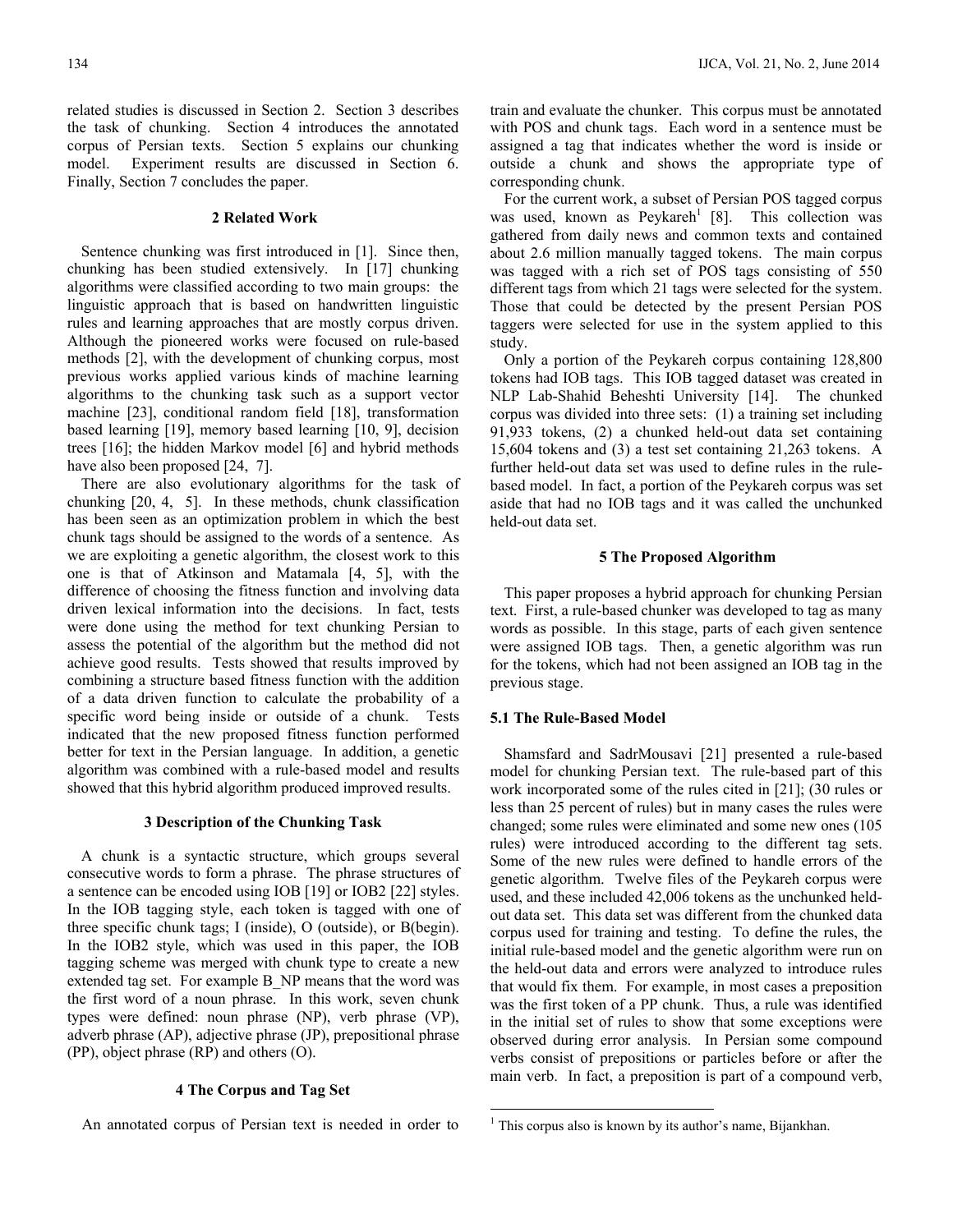but in the Peykareh corpus it was tagged as a preposition. In such cases, the preposition must be inside the verb phrase. For example, if the previous word is the verb <sup>2</sup> (ebã:rætænd) 'include', the preposition must be inside the VP chunk.

In this way, a set of 135 hand-crafted rules was developed. Then, the most suitable sequence of rules was determined in terms of avoiding bleeding and creeping; n fact, a tree was constructed. The first level of the tree contained some general rules. Level 2 consisted of some rules for handling exceptions of the first level and so it continued. However, each node in level i handled an exception of the rule of its parent node in level i-1 (if that rule had exceptions).

At the first stage of the proposed algorithm, each rule was taken individually from the rule-set one at a time and the function was performed only if the rule was applicable to the input word.

Rules were categorized according to three classes: syntactic, morphological and lexical. Syntactic rules used part-of-speech to tag words (either as the target word or a neighboring word) in a sequence to determine the IOB tag, while morphological rules considered internal and morphological structures of a word to do this task, and the lexical rule considered real words.

Frequency counts for the rule-categories are shown in Table 1.

Table 1: Frequency counts for the rule-categories

| actic | morphological | exical |
|-------|---------------|--------|
| ں ر   |               |        |

In the rest of this section these categories are discussed in more detail and some examples are given from each category.

 **5.1.1 Syntactic Rules**. Some POS categories enforced a special IOB tag on words or on neighboring words. The accusative case marker  $\vdash$ , (rã:), punctuation marks, prepositions, and auxiliary verbs were among this set.

- Punctuation

 $\overline{a}$ 

At the first stage of the algorithm all punctuation marks were assigned the O tag by the following rule. However, the IOB tag of some punctuation marks such as commas could be changed during the algorithm.

If 
$$
POS(X) = PUNC
$$
 Then  $IOB$   $Tag(X) = O$ 

Accusative case marker  $\vdash$  (rã:)

o The Persian language has an accusative case mark

έ (rã:) that follows the direct object. Although sometimes direct objects can appear without a marker, the marker never follows anything other than the object. For the purpose of this study, it was supposed that an accusative case marker should be put inside the chunk of the object and termed object phrase (RP). An alternative would have been to split RP into two chunks NP or AP with another chunk for the accusative case marker. We used the first alternative as it was compatible with the chunk-annotated corpus. The following rule dictated that the accusative case marker, which was shown in the corpus with the POS tag POSTP, was always inside the chunk.

If 
$$
POS(X) = POSTP
$$
 Then  $IOB_Tag(X)=I$ 

o The word after an accusative case marker (rã:) was determined as either the first token of the next chunk or as an outside token. In other words, if the word after the accusative case marker was not a punctuation mark with an O tag, then it would be the first token of the next chunk.

If 
$$
POS(X)=POSTP
$$
 And  $IOB_Tag(X+1)!=O$   
Then  $IOB_Tag(X+1)=B$ 

- Prepositions
	- o In the Persian language the head of a prepositional phrase is always a preposition, which is followed by an NP. The following rule showed that if a current token was a preposition, then the next token would be inside the phrase.

If 
$$
POS(X) = P
$$
 Then  $IOB_Tag(X+1) = I$ 

o In some cases a preposition was attached to the next pronoun and the whole combination was tagged as a preposition. These cases are exceptions of the above rule. For example, the word برايم (bærã:jæm) 'For me' is an abbreviation of برای من (barã:jemæn), in which برای (bærã:je) 'for' is a preposition and من (mæn) 'I'is a pronoun. Thus, the rule mentioned above was changed as follows:

If 
$$
POS(X)=P
$$
 and  $postfix(X)! = pronoun$   
Then  $IOB$   $Tag(X+1)=I$ 

- Auxiliary verbs
	- o In a verb phrase in the Persian language, an auxiliary verb is placed before the main verb and so the main verb is inside a chunk.

If 
$$
POS(X) = AUX
$$
 and  $POS(X+1)=V$   
Then  $IOB$   $Tag(X+1) = I$ 

<sup>&</sup>lt;sup>2</sup>For each Persian word or phrase we write its transliteration within parenthesis and its English meaning within single quotes. International Phonetic Alphabet (IPA) is used to represent Persian language pronunciations.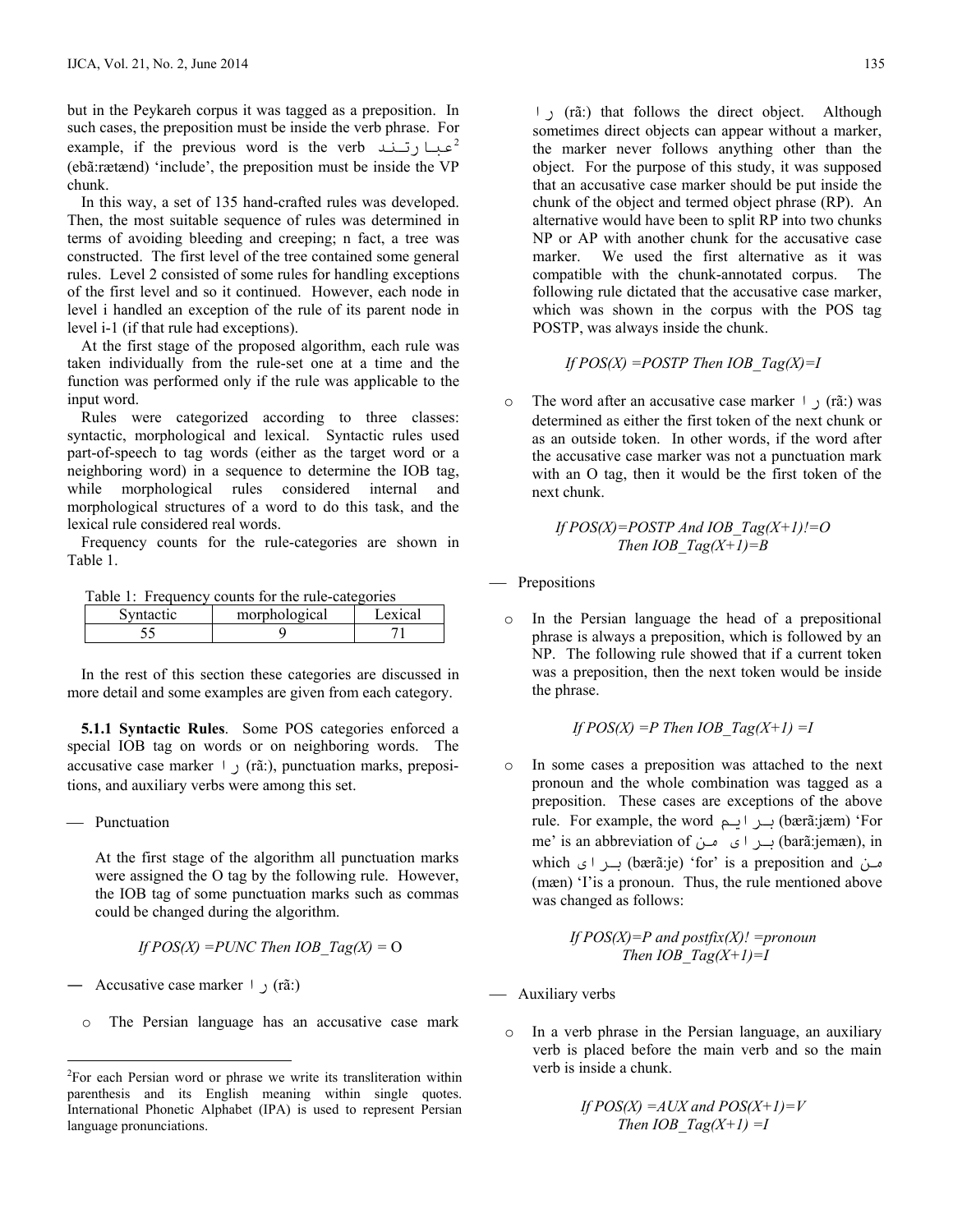For example, in the sentence به مدرسه خواهم رفت Ωήϓ Ϧϣ 'I will go to school tomorrow.', the auxiliary verb رفت (xãːhæm) 'will' appeared before the main verb حو اهم (ræft) 'went' and together they made a verb phrase. Thus the main verb was tagged as I.

o An auxiliary verb can sometimes appear alone without a main verb after it. In such cases, an auxiliary verb was assigned as the first token of the chunk and the next token was the first token of the next chunk or outside the chunk. This rule is written as follows;

*If POS(X) =AUX and POS(X+1)!=V And IOB\_Tag(X+1)!=O Then IOB*  $Tag(X)=B$  *And IOB*  $Tag(X+1) =B$ 

For example, in the sentence باید بله من قلول بلد هی بسايلد 'You must promise me', the auxiliary verb' تو (bã:jæd) 'must' is alone and gets the IOB tag B. In addition, the next token is tagged as B.

**5.1.2. Morphological Rules**. The following rules are examples of morphological rules that determine structures that take the special IOB tag.

 When a number is shown with a POS tag NUM in corpus ends in the postfix مین (mi:n), it means that it is an ordinal number. The following rule was written since the ordinal number and a proceeding noun are placed in the same chunk;

> مسين =*If POS(X)=NUM and postfix(X) Then IOB*  $Tag(X+1)=I$

For example, in the sentence كتاب را خوانىدم کتاب I read the third book.', the word' من سومين (ketã:b) 'book' appears after the ordinal number (sevomi:n) سومين 'third' is inside the chunk.

 Another way to construct an ordinal number is by adding the letter  $\alpha$  (mi:m)at the end of a number. This kind of ordinal number often appears after nouns. Thus, if the last character of a number is  $\varphi$  (mi:m) and the previous token is a noun, then the number will be inside the chunk. For example, اتاق دوم) (otã:gedovoum) 'second room' in a sentence dictates that the ordinal number should be inside the chunk.

*If POS(X)=NUM and postfix(X)=*ϡ *and POS(X-1)=NOUN Then IOB\_Tag(X)=I* 

 **5.1.3 Lexical Rules**. Lexical rules consider real form of words as shown in the following examples:

Conjunctions

o Since, conjunctions like (væ) 'and' join two phrases of the same syntactic type, if there is a  $(x\alpha)$  'and' in a sentence and the previous and following words have the same POS tag, these words are in the same chunk.

*If WORD(X)*= and *POS(X-1)*=*POS(X+1)* and  $POS(X+1)!=V$  Then IOB\_Tag(X)=I and IOB\_Tag(X+1)=I

The above rule excepts the POS tag verb. The reason is that sometimes a sentence that has only a single verb appears after the conjunction  $(x^e)$  'and'. In these cases, the single verb is the first token of the chunk. For example, in the sentence I gave the book to him کتاب را بـه او دادم و رفـتم and went.', the verb (رفتم (ræftæm) 'went' is a complete sentence and it takes the IOB tag B.

- o If we have *n* structures with the same POS tags separated by a comma except for the last two structures, which are separated by, the conjunction *and*, then they will be in the same chunk.
- Verbs
	- o To detect verb phrases, a database of compound verbs in the Persian language was used. The database of compound verbs was produced in the NLP Lab, Shahid Beheshti University and contained about 5,000 compound verbs in Persian. Whenever there was a verb in a sentence, some of the previous words were considered. If this sequence of words existed in the compound verb database, then they were tagged as a VP chunk.
- Prepositions
	- o If the word  $j \mid (az)$  'from' appeared after a comparative adjective shown with a POS tag AJCOMP in corpus, it would be placed inside the chunk. This was shown with the following rule:

If 
$$
WORD(X) = \bigcup_{i=1}^{\infty} I
$$
 and  $POS(X-1)=AJCOMP$   
Then  $IOB Tag(X)=I$ 

After running the rule-based model, some of the tokens remain untagged. Thus, a genetic based algorithm was used to identify the remaining chunks.

## **5.2 Genetic Chunking Algorithm**

The proposed genetic algorithm receives a natural language sentence and assigns a corresponding chunk according to previously computed training information from the annotated corpus. Formally, given a sequence of n words and corresponding POS tags, the aim is to find the most probable chunk sequence.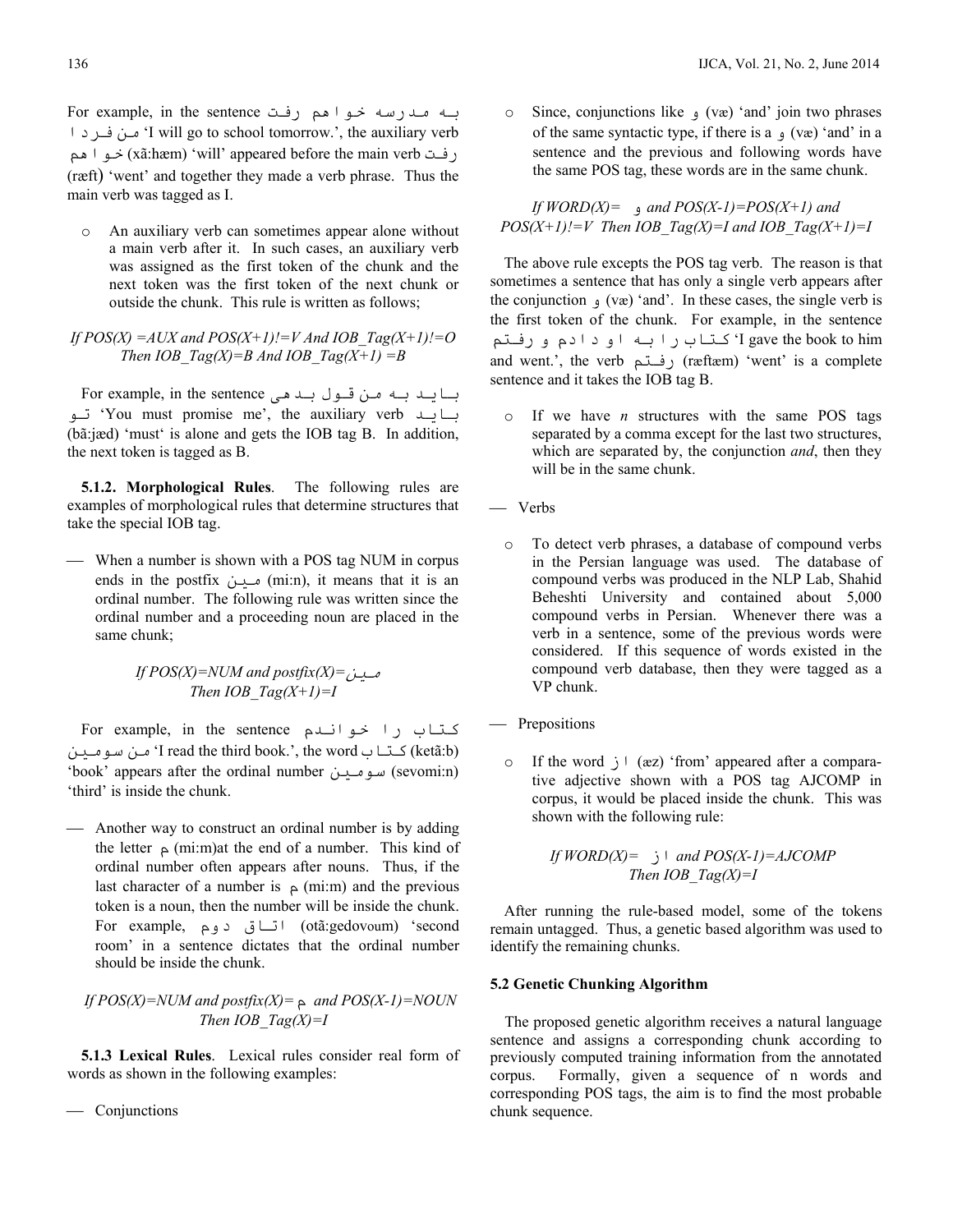In our implementation, each gene can take values: I or B. Tokens, which need the IOB tag O were determined by the rule-based model. Individuals of the first generation were produced randomly. After producing an individual, all tokens of a given sentence were assigned IOB tags (some of tokens get IOB tag by the rule-based model and others get IOB tag by the genetic algorithm). The next step was to assign a type to each bounded phrase. This was done automatically by applying the following rules:

*Default chunk\_type =NP If POS(first\_token )=P Then chunk\_type=PP Else If POS(first\_token)=ADJ Then chunk\_type=JP Else If POS(first\_token)=AUX or POS(first\_token)=V Then chunk\_type=VP Else If POS(first\_token)=ADJ,COMP or POS(first\_token) =ADJ,SUP Then chunk\_type=NP Else For each token X in the chunk If POS(X)=ADV Then chunk\_type=AP If POS(last-token)=RA Then chunk\_type=RP For each token X in the chunk If POS(X)* = *V* Then chunk type=VP

An initial population was created randomly by assigning a random IOB value to each untagged gene (some genes were assigned IOB tags from the rule-based model). These individuals were sorted according to fitness value of individuals from high to low.

Three genetic operations were used for producing the next generation.

- Selection: All individuals in the population are sorted according to fitness, so the first individual was the best fit in the generation. To perform crossover, the *i*th and  $(i+1)$ th individuals of the current generation were selected, where  $i=1,2,...,[(p+1)/2]$  and  $p$  was the population size. The aim of selection was to choose the fitter individuals.
- Crossover: Selected two chromosomes, crossover exchanges portioned of a pair of chromosomes at a randomly chosen point called the crossover point.
- Mutation: Selected an untagged gene randomly and toggled its value, for example if its value was *B,* it was reset to *I* and vice versa.

**5.2.1 Fitness Functions**. To evaluate the quality of chunks generated for an individual, four functions were used; F1, F2, F3 and F4. These functions considered the context in which a word appeared. Context consisted of a current word, one tag to the left and another to the right and the previous word.

F1 considered the sequence of POS tags for each chunk of a sentence. The required features for computing F1 are POS tags (as provided by Peykareh) of the previous word, the next word and the current word and type of current chunk. The probability of the sequence of POS tags for chunks of a sequence of *n* words was as follows:

$$
F1 = \sum_{j=1}^{Nc} \sum_{i=1}^{L(j)-1} P(POS_{i,j}t} |POS_{i-1,j}t}, POS_{i+1,j}t) \tag{1}
$$

Where,  $P(POS_{i,j} t \mid POS_{i-1,j} t$ ,  $POS_{i+1,j} t$ ) represents the probability that given the current chunk  $j$  with type  $t$ , the  $POS_i$ tag occurs when the previous word in the *j*-th chunk had the *POS<sub>i-1</sub>* tag and the next word in the *j*-th chunk had the  $POS_{i+1}$ tag. *Nc* was the number of chunks in a sentence and  $L(i)$  was the length of chunk *j*.

F2 function computed the probability of taking IOB tag *x* if the current word was *word<sub>i</sub>* and the previous word was *word*<sub>*i*-1</sub>.

$$
F2 = \sum_{i=1}^{n} P(IOB \_Tag_x \mid word_i, word_{i-1})
$$
 (2)

Where, *n* was the number of tokens in an input sentence. In order to compute F1 and F2 functions, the HMM model can be used with the Viterbi algorithm.

For computing F3 function, a data driven approach was applied to calculate the probability that a specific word has a special IOB tag.

$$
F3 = \sum_{i=1}^{n} P(IOB \_Tag_x \mid word_i)
$$
 (3)

Where,  $P(IOB\_Tag_x | Word_i)$  represents the probability of *i*-th token in the sentence has IOB\_Tagx.

F3 is defined because some words in Persian were mostly assigned a special IOB tag. For example, the word شابد (shã:jæd) 'maybe' appeared as the first token of a chunk in most cases.

F4 function was the probability that a token gets IOB tag *x* when it occurs after a specific word in the training corpus.

$$
F4 = \sum_{i=1}^{n} P(IOB - Tag_x for token_i | word_{i-1})
$$
 (4)

This function was defined because some words in Persian enforced special IOB tags for the next token. For example, the word • ابله استثنا (be estesnã:e) 'except' may be enforced such that the next token is placed inside the chunk.

The effect of each of these functions is assessed in Section 6. The following fitness function was used to evaluate the genetic algorithm:

$$
Fitness Function = \sum_{i=1}^{4} w_i \cdot F_i
$$
 (5)

Where  $w_i s$  are constant parameters chosen from [0,1] and show relative importance of syntactic and lexical information. It was assumed that 0 is a legal value to show the effect of removing one or more functions from the formula. To adjust *w*i parameters in the fitness function formula, variable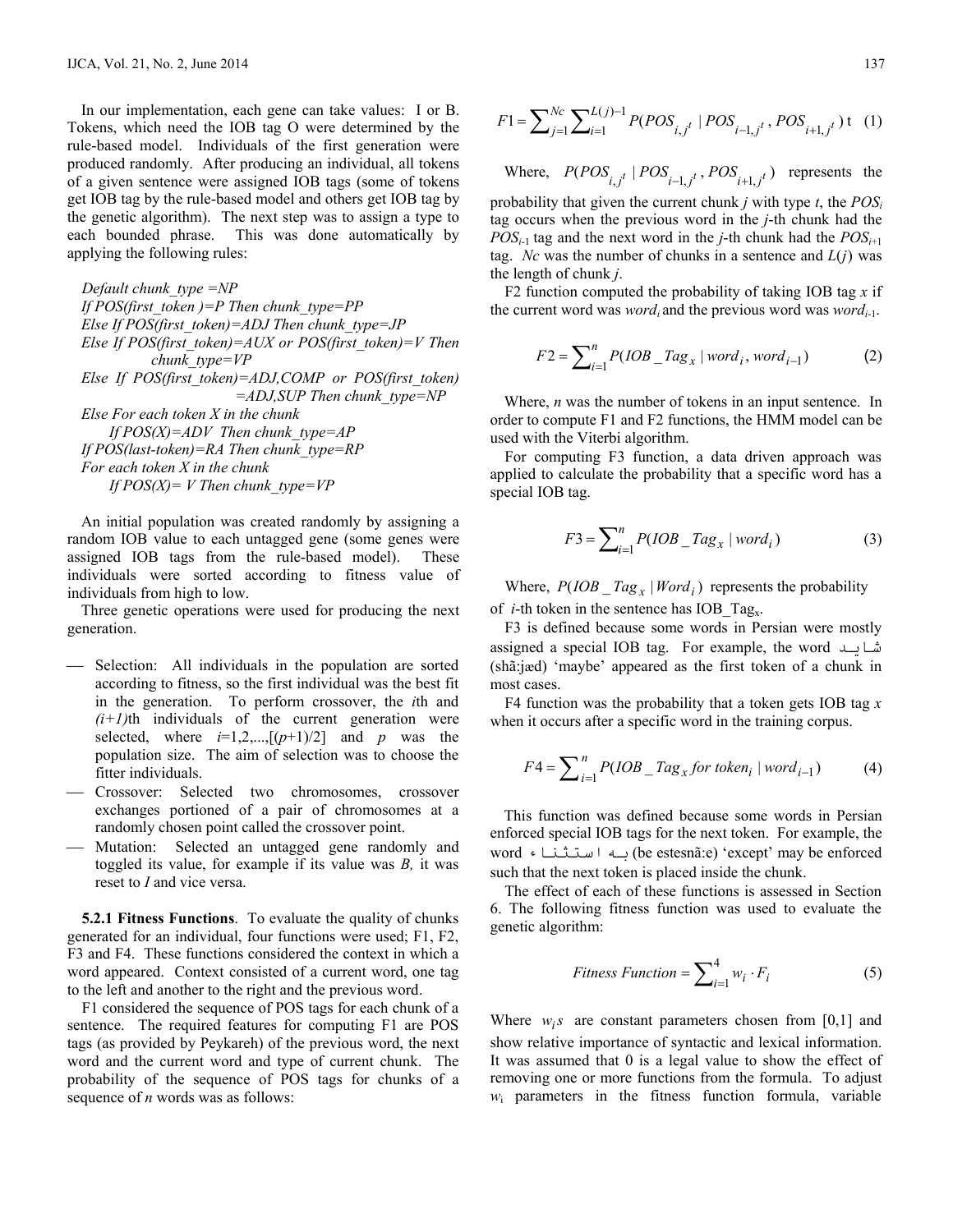structure-learning automata were applied on chunked held-out data. For more information you can see [15]. Finally, the value of  $w_1$  was set to 0.3 and the values of  $w_2$ ,  $w_3$  and  $w_4$ were set to 1.

#### **6 Experiments**

To evaluate the performance of our proposed algorithm, three measures were taken [25]: accuracy (the percentage of correctly predicted output classes containing all types of chunks included O-class), precision (the percentage of predicted chunks that were correct) and recall (the percentage of predictable chunks that were found). A chunk was only counted as correct when its boundaries, its type and its function were all identified correctly.

Since performance was related to both precision and recall, the *F*-measure was given as the final evaluation.

$$
F_{measure} = \frac{2.precision.recall}{precision + recall}
$$
 (6)

#### **6.1 Tuning Parameters of the Genetic Algorithm**

The efficiency of a genetic algorithm greatly depends on how its parameters are tuned. To adjust the genetic parameters selected, a set of 15,604 tokens were selected, as the chunked held-out data set. Then, the proposed algorithm was run on this set.

Beginning with a baseline configuration, such as Dejong's setting [11] with 1,000 generations, 50 chromosomes in each generation and 0.6 for crossover probability, the algorithm was run for different mutation probabilities  $(P_m)$  from 0.01 to 0.3. Figure 1 shows that the best results were obtained using the mutation probability 0.01.



Figure 1: Average fitness values of executions of the GA using different mutation probabilities

In the same way, crossover probability was set to 0.4. In Figure 2 the results of running the genetic algorithm using mutation probability 0.01, crossover probability 0.4, population size 50 and different number of generations are shown.

Table 2 shows the optimum values of genetic algorithm parameters.

A further experiment was done to assess the effect of each



Figure 2: Average fitness values of executions of the GA using different number of generations and population sizes

Table 2: Optimum values of the genetic algorithm parameters

| Genetic parameter     | Value |
|-----------------------|-------|
| Number of generations |       |
| Population size       | 50    |
| Mutation probability  |       |
| Crossover probability |       |

part of the fitness function on chunker performance. As mentioned before, the fitness function consisted of four functions. Function F1 considered syntactic information and others considered lexical information. To assess the effect of these functions, lexical functions were removed one by one and the proposed algorithm was run with the new fitness function. Table 3 shows the effect of different fitness functions on performance of the proposed algorithm. The first column presents the fitness function. The second column shows performance of the proposed hybrid algorithm by using this fitness function in terms of F-measure. Finally, the last column shows accuracy of the genetic algorithm by using this fitness function.

Table 3: The effect of different fitness functions on the performance of the proposed algorithm

|                                 | Proposed  | Genetic   |
|---------------------------------|-----------|-----------|
| <b>Fitness function</b>         | algorithm | algorithm |
|                                 | F-measure | accuracy  |
| $w1.F1 + w2.F2 + w3.F3 + w4.F4$ | 88.06     | 87.60     |
| $w1.F1 + w3.F3 + w4.F4$         | 86.70     | 86.01     |
| $w1.F1 + w2.F2 + w4.F4$         | 84.71     | 83.21     |
| $w1.F1 + w2.F2 + w3.F3$         | 86.27     | 85.01     |

#### **6.2 Effectiveness of the Proposed Algorithm**

The experiment applied 91,933 chunk-annotated tokens as the training set and 21,263 tokens as the test set. Parameter settings shown in Table 2 were used for the genetic algorithm.

Table 4 compares overall accuracy from the combination of the rule-based model and the genetic algorithm. Approximately 82 percent of tokens were tagged by the rulebased model with 96.39 percent accuracy. In fact, from tokens in the test set, 17,472 tokens were tagged by the rule-based model and among them 16,841 tokens were assigned correct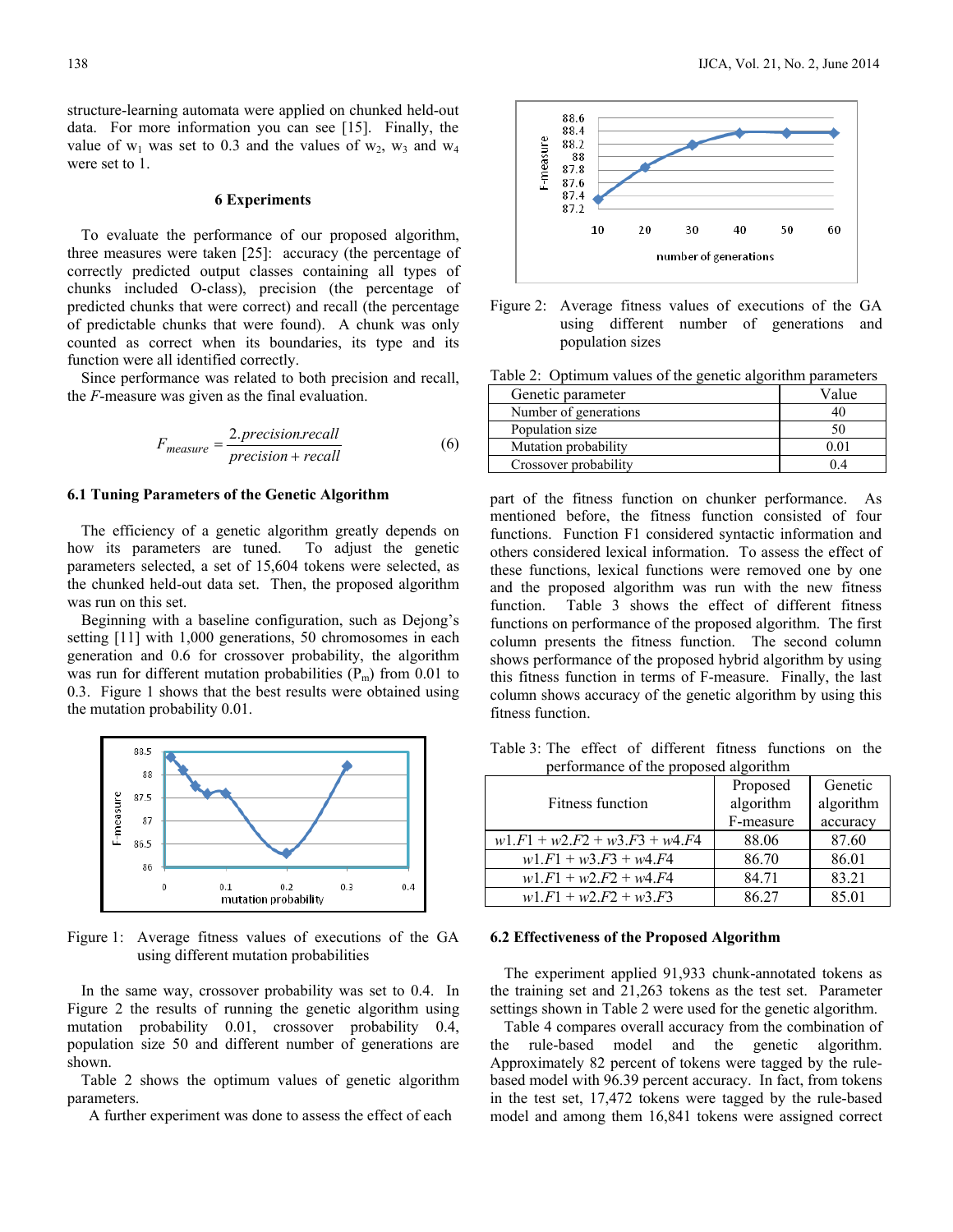tags. In contrast, the genetic algorithm assigned correct tags to 3,321 tokens from 3,791 tokens and achieved 87.60 percent accuracy.

Table 4: Comparing the accuracy of the rule-based model versus genetic algorithm

|                      | #tagged<br>tokens | #correctly<br>tagged tokens | Accuracy |
|----------------------|-------------------|-----------------------------|----------|
| Rule based<br>model  | 17472             | 16841                       | 96.39    |
| Genetic<br>algorithm | 3791              | 3321                        | 87.60    |

In the next experiment, performance of the proposed genetic algorithm was compared to that of the HMM model (see Table 5). For this reason, the HMM model was used with big rams and Viterbi decoding. At first, the rule-based model was run. After that, the HMM model tagged tokens, which didn't get tagged by the rule-based model. In fact, the aim was to examine the effect of using the genetic algorithm instead of the Viterbi algorithm and results demonstrated that the proposed algorithm outperformed the Viterbi algorithm. Simulation results showed that the heuristic nature of the genetic algorithm was useful for tagging.

Table 5: Comparing the proposed algorithm with HMM model

|            | Accuracy | Precision | Recall | measure |
|------------|----------|-----------|--------|---------|
| Proposed   | 94.82    | 87.70     | 88.43  | 88.06   |
| chunker    |          |           |        |         |
| <b>HMM</b> | 93.56    | 86.97     | 85.74  | 86.35   |
| model      |          |           |        |         |

Table 6 compares the approaches applied to these tests with other available chunkers for Persian text. As can be seen, our proposed algorithm out performed the other algorithms. The recall was computed (see Table 5) but was not compared to others because they reported only precision.

Table 6: Comparing the performance of the proposed algorithm with other methods

| Method                               | Precision |
|--------------------------------------|-----------|
| Shamsfard and SadrMousavi, 2008 [21] | 70%       |
| Kiani et al., 2009 [13]              | 85.7%     |
| Our proposed method                  | 87 70%    |

In the above experiments correct POS tags were used from the Peykareh corpus. The reason for this was that results from the proposed algorithm were compared to those from other available chunkers and comparison showed that the POS tags were correct. In order to examine the effect of using estimated tags, the test data was tagged by using Tnt tagger with 96.73 percent accuracy. In this experiment, the proposed algorithm achieved the F-measure of 87.46 percent.

Since about 82 percent of tokens got IOB tags in the first stage and the training corpus was analyzed only once (at the first iteration), the genetic algorithm found the solution in reasonable time.

#### **7 Conclusion and Future Work**

This paper proposes an approach for text chunking Persian that combines genetic algorithms with rule-based models. Genetic algorithms provide a search strategy to learn general chunk patterns in text optimizing a measure of probability that is effective globally. However, the rule-based model handles special cases and exceptions to general patterns. Results of the tests reported in this study show that the proposed algorithm outperformed other algorithms for Persian text chunking and classical HMM based methods.

Although this paper presents an algorithm for Persian text chunking, the principles can be applied to other languages. A genetic algorithm can be used for any language to find common statistical patterns for chunking. Obviously, there may be exceptions to these patterns. So some rules were defined to handle exceptions in the rule-based model that served to improve performance of the genetic algorithm. In fact, hybridizing a genetic algorithm with the rule-based model improves performance of the chunking process.

In future work, linguistic rules may be extended by analyzing errors of test data. It is also observed that input of the IOB-tag set has a major influence on accuracy. Errors in the training data have caused some problems, and these can be reduced by correcting the training data.

In addition, it is intended that new attributes be added to the fitness function of the genetic algorithm. One advantage of the genetic algorithm compared to other classical approaches such as HMM based methods is that new attributes can be added to the system and this facilitates examination of the effect of different attributes on tagging without altering the system's basic structure. Thus, tests will be done on new attributes applied to the fitness function of the genetic algorithm and to evaluate effects on chunking accuracy.

### **References**

- [1] S. Abney, "Parsing by Chunks," *Principle-Based Parsing*, R. Berwick, S. Abney and C. Tenny, Ed., Kluwer Academic, 1991.
- [2] S. Abney, "Partial Parsing via Finite-State Cascades," *Natural Language Engineering*, 2(4):337-344, 1996.
- [3] E. Alba, G. Luque, and L. Araujo, "Natural Language Tagging with Genetic Algorithms," *Information Processing Letters*, 100:173-182, 2006.
- [4] J. Atkinson and J. Matamala, "Evolutionary Shallow Parsing," *Proceedings of the 2009 Ninth International Conference on Intelligent Systems Design and Applications*, pp 420-425, 2009.
- [5] J. Atkinson and J. Matamala, "Evolutionary Shallow Natural Language Parsing," *Computational Intelligence*, 28(2):156-175, 2012.
- [6] S. Baskaran, "Hindi POS Tagging and Chunking," *Proceedings of the NLPAI Machine Learning 2006 Competition*, 2006.
- [7] R. A. Bhat and D. M. Sharma, "A Hybrid Approach to Kashmiri Shallow Parsing," The 5th Language and